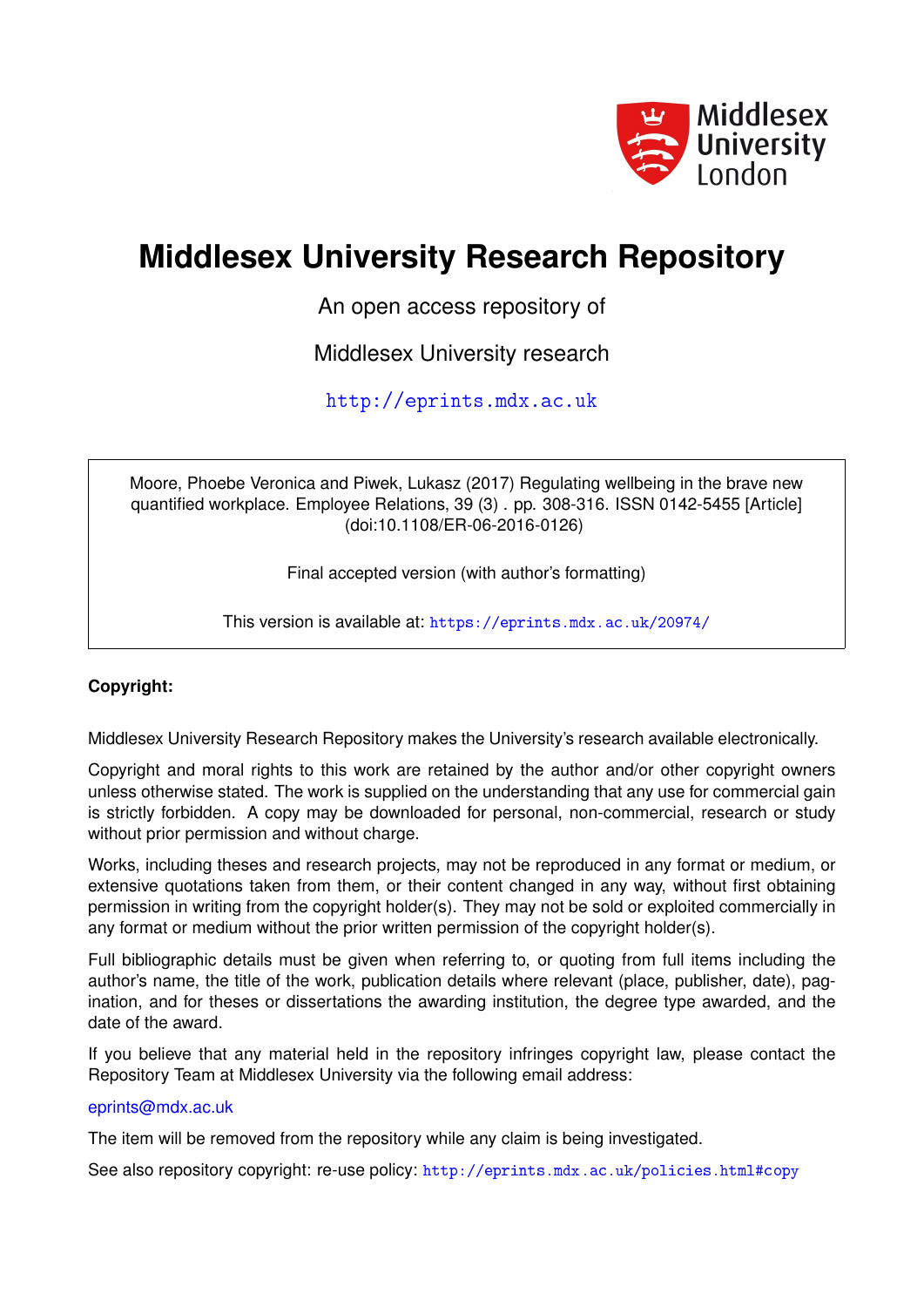## **Regulating Wellbeing in the Brave New Quantified Workplace**

**Submitted as part of Special Issue:** Regulation of Work: labour, employment and the state

### **Abstract**

*Purpose: The purpose of the paper is to lay out the conceptual issues arising alongside the rise of sensory technologies in workplaces designed to improve wellness and productivity.*

*Design/methodology/approach: This is a text based conceptual paper. Our approach is to throw light on some of the emerging issues with the introduction of wearable selftracking technologies in workplaces.*

*Findings: The paper indicates that scholars will need to put ethical issues at the heart of research on sensory tracking technologies in workplaces that aim to regulate employee behaviour via wellness initiatives.*

*Originality/value: This is an original article. Since there is very little scholarly research in this area, it is important to begin to consider the implications of sensory technology in workplaces linked to wellness initiatives, given the probable impact it will have on work design and appraisal systems.* 

*Keywords: quantified self, wearable technologies, regulation, sensory technology, wellness*

*Paper type:* Conceptual paper

## **Introduction**

Envision a case when every employee working for a company is wearing a small, attractively looking, comfortable and computationally powerful device that consists of a range of sensors capable of tracking movement, heart rate, proximity to other employees, body temperature and skin conductance. Simultaneously, every workcomputer-based activity is also tracked in par with the wearable device. Data from both wearable devices and work computers is wirelessly uploaded to a central system. The system provides detailed personal analytics for each employee: levels and suggestions for physical activity, indicators of stress, productive and sedentary periods at work,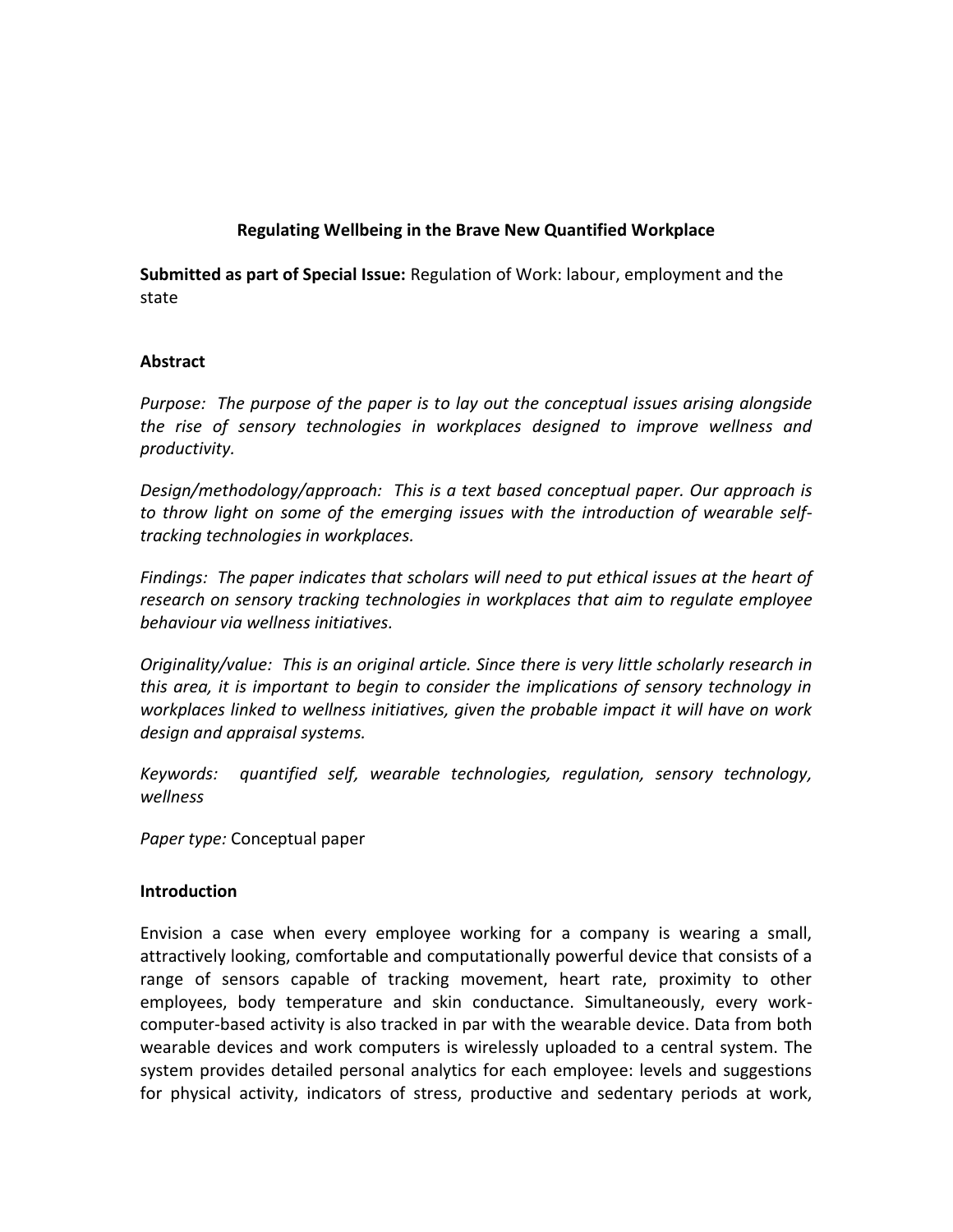work-based social interaction patterns and general health diagnostics. All this data is synchronised with individual calendars and planners, with e-mail systems and individually tailored virtual encouragement and performance dashboards.

A computer dashboard in the business context is defined as 'an easy to read, often single page, real-time user interface, showing a graphical presentation of the current status (snapshot) and historical trends of an organization's key performance indicators to enable instantaneous and informed decisions to be made at a glance' (Alexander and Walkenbach, 2012: 5). This description looks at a company's version, but a new entrant to this rapidly growing market is the personalised performance dashboard. In the context of performance dashboards used by employees the principle is similar to the definition by Alexander and Walkenbach (2012) but focuses more personally on the delivery of summary of individual performance indicators presented graphically in the time-series format (e.g. date, day of the week, daytime). Such examples of performance dashboards in the financial business context could include data about time spent by employees on the task and financial performance data, if money is used as an outcome productivity measure. More intimate performance dashboards incorporate contextual information obtained from tracking devices such as levels of physical activity, level of stress, or presence/absence scores. Reports that can be automatically generated and uploaded then provide employees with a mixture of physiological and quantified performance feedback and direct albeit polite suggestions, or 'nudges' to regulate subsequent behaviour. So-called nudges encourage employees about specific actions that are seen to be able to improve activity, productivity and overall well-being. As employees follow suggestions, gradually improving behaviour and performance, the system awards them with virtual points that can later be cashed in for material rewards. The power of social facilitation and social motivation is enabled by showcasing high performing employees' achievements, encouraging people to work together on goals, and displaying the leaderboards in various work areas. Each employee's virtual profile in the system is the representation of their performance and as such may play a key role in appraisals and promotions. The system is mostly invisible, yet omnipresent.

Such a vision may seem like an excerpt from an Aldous Huxley novel but it is in fact very close to what may very soon become a reality. The technological components are already in place, complemented by an emerging 'wellness syndrome' (Cederstrom and Spicer, 2015) whereby wellness at work is increasingly recognised as vital for the economic health of an organisation. As many as 580,000 U.S. companies implemented wellness programmes in 2015 that involve wearable fitness tracking devices (Hamblen, 2015). This concurs with a 'digital revolution' where body-worn and personal technology such as smartphones and digital wearables are becoming a part of daily work systems (Swan, 2012). Furthermore, metrics, indices, intensified measuring methods and performance indicators are all part of the trend toward quantification in behavioural regulation techniques and worker discipline in the era of workplace computerisation. The near ubiquity of smart digital workplace devices makes it easy for organisations to provide targeted initiatives and incentives to help employees stay well, but it also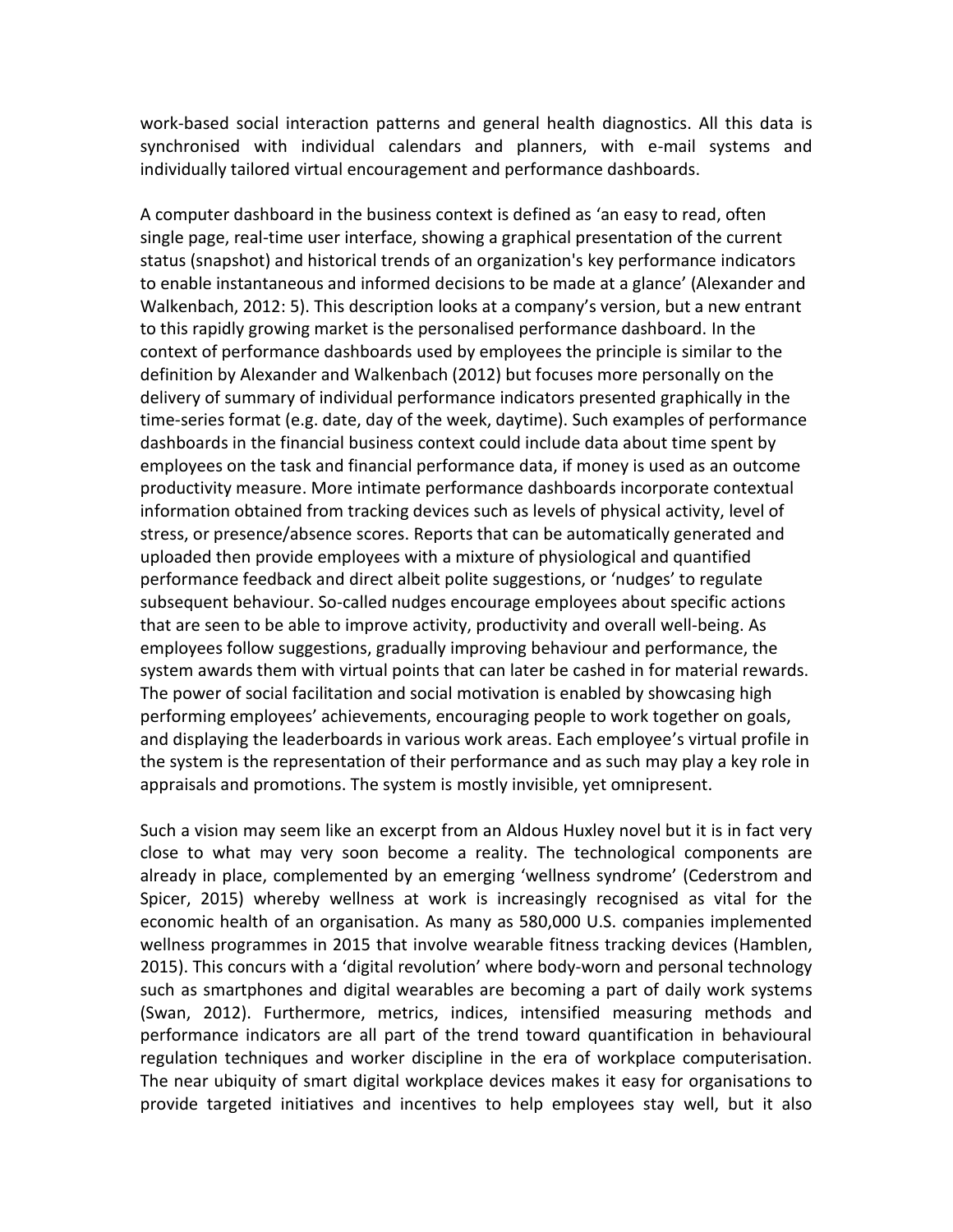results in large quantities of detailed personal data being gathered about employees that was once impossible. Wearable devices can be used to record levels and type of physical activity, heart rate variability as well as emotional and mood variances and stress levels. In this context the emergence of workplace wearable devices and selftracking technologies (WSTT) in wellness initiatives are widely perceived as cutting edge methods to improve employees' health and well-being and improve aggregate firm productivity (Wilson, 2013b; Nield, 2014).

In order to begin to think about how to begin to research the phenomenon of WSTT in workplaces, an area that has significant implications for job design and employment relations research, this article approaches a range of ethical dilemmas that arise as workplace behaviour begins to become regulated through data driven wellness initiatives. Research must take the issues we identify into account as questions toward 'who and what counts' in the neoliberal workplace become increasingly relevant (author citation). WSTT are as yet largely unregulated and the impact of such projects on employees is largely unknown. Therefore it is important to initiate an in-depth discussion about the possible role of WSTT in future workplaces.

## *The Quantified Wellness Syndrome*

A report in 2013 written by Jonathan Collins for Allied Business Intelligence (ABI) Research, entitled 'Wearable Wireless Devices in Enterprise Wellness Programs' predicts that more than 13 million self-tracking devices will be incorporated into employee wellness programs between 2014 and 2019 (ABI, 2013). Author Collins indicates that:

> While some device vendors are hoping that strong consumer awareness will drive corporate wellness adoption for their products, they also need to understand and focus on the most influential parts of the healthcare value chain. (*Ibid*.)

This may signify a widespread shift from management oversight of health which was not common in the traditional workplace but where management could once physically see and speak to employees; to an increasingly quantified workplace where digital datadriven communication and information about employees' health and wellbeing substitutes face-to-face contact. Wellbeing is increasingly linked to productivity and is increasingly seen as trackable, which introduced a range of ethical questions we introduce below.

Why has 'wellness' become popular for workplace initiatives anyway? In February 2015 the Office for National Statistics announced that output per hour in the UK was 17 per cent points below the average for the rest of the major G7 advanced economies in 2013 which is the widest productivity gap since 1992 (ONS, 2015). The number of days lost due to stress, depression, anxiety, and headaches rose between 2012 and 2013, whilst all other sick leave reasons such as heart and gastrointestinal problems dropped (ONS,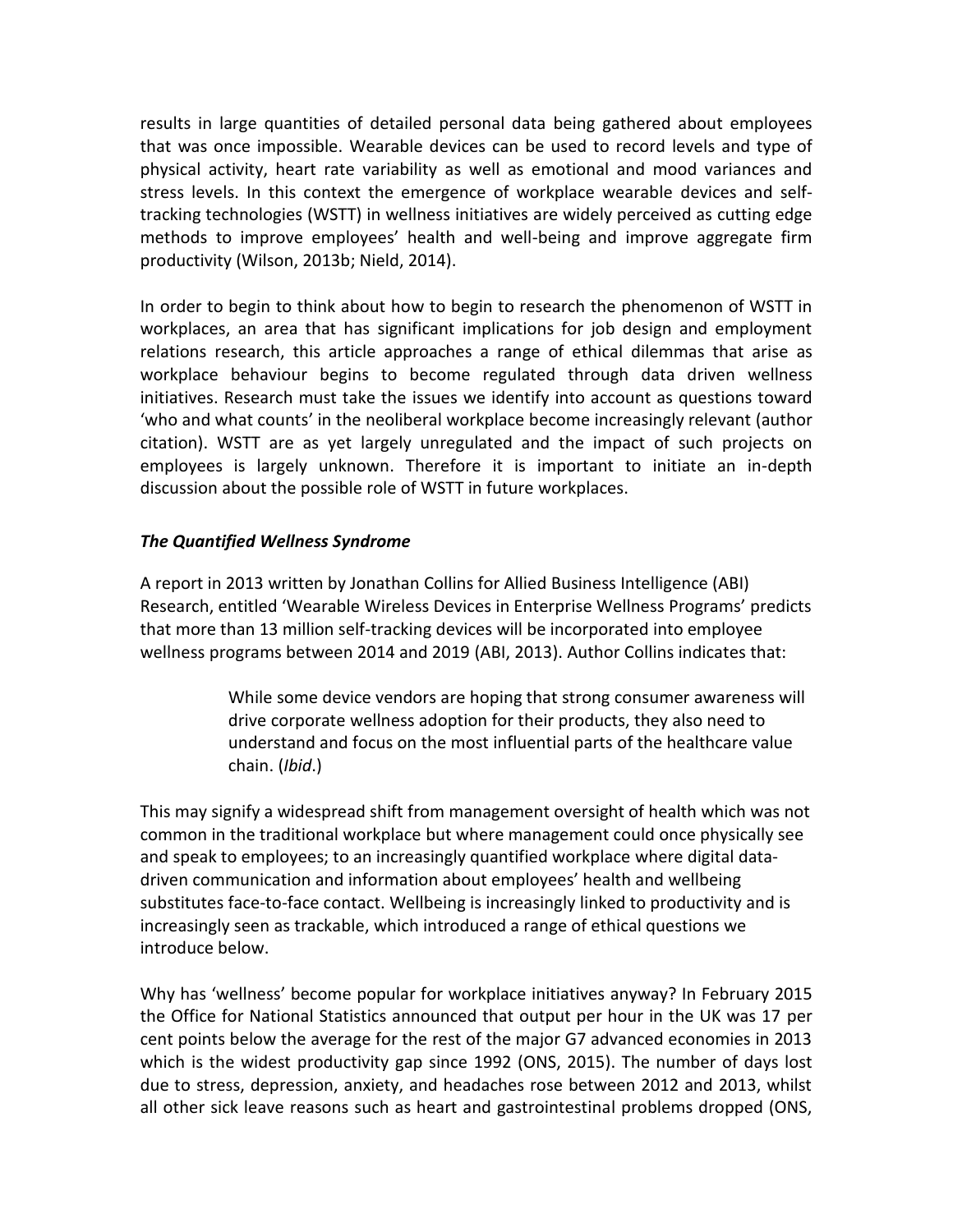2014). Latest Labour Force Survey estimates show that 'the total number of cases of work related stress, depression or anxiety in 2014/15 was 440,000 cases, a prevalence rate of 1380 per 100,000 workers'. The number of new cases was 234,000 which is an incident rate of 740 per 100,000 workers. The number of working days lost due to the conditions listed above in 2014-15 was 9.9 million days, an average of 23 days lost per case. Indeed, in 2014-15 stress was the given reason for 35 per cent of all work related ill health cases. 43 per cent of all working days lost due to ill health were due to stress likewise (HSE, 2015: 2).

So an organisational 'wellness syndrome' (Cederström and Spicer, 2015) is arguably a powerful trend in response to these falling health and productivity statistics. However, quantified wellness workplace initiatives add to the 'syndrome' in a way that may distract from more fundamental causes of the rise in workplace stress such as increases in flexibilised working conditions and threats of redundancies. The main reasons stated for workplace stress were workload pressures, tight deadlines, too much responsibility and low levels of managerial support (HSE, 2015: 2). But WSTT-driven wellness programmes are predicted to increase productivity, happiness, level of physical activity which should lead to reduction of company insurance costs and personal insurance costs (Hamblen, 2015): particularly relevant where state-provided health services are not available. In 2013, BP America was amongst the early adopters, offering steptracking armbands as part of a voluntary, company-wide initiative in health and wellbeing. BP's health and welfare benefits consultant Chris Phalen indicated that more than 90% of employees participated in the initiative and noted that:

…the program has improved morale, contributed to the corporate culture, improved the health of employees, and lowered insurance rates for both the company as well as individuals. (Lindzon, 2014)

BP is not alone in noticing the benefits of WSTT solutions. The state of Kentucky operates a LivingWell wellness program used by more than 137,000 employees who agree to undergo a health assessment or biometric screening, with the data kept confidential with a third party. Participants in LivingWell earn points which can then be redeemed for prizes (Hamblen, 2015). Autodesk, another early adopter, started offering FitBits to employees in 2011. More than half the US workforce took up the offer at its inception, and their spokesperson indicated that 'the move has had a real impact on the company's employees as data prompted changes in their behaviour' (Nield 2014).

When using WSTT, a single employee can create more than 30 gigabytes (GB) of data per week while using three devices as (Rackspace, 2014). Scaled across organisations, this is a significant amount of data that could be be stored and analysed. WSTT manifest in the form of a range of body-worn devices including pins, rings, badges and smartwatches. The technologies used in workplaces measure track arousal and performance both mental and physical via accelerometers, Bluetooth, triangulation algorithms and infrared sensors, allowing self-monitoring beyond the enclosure of a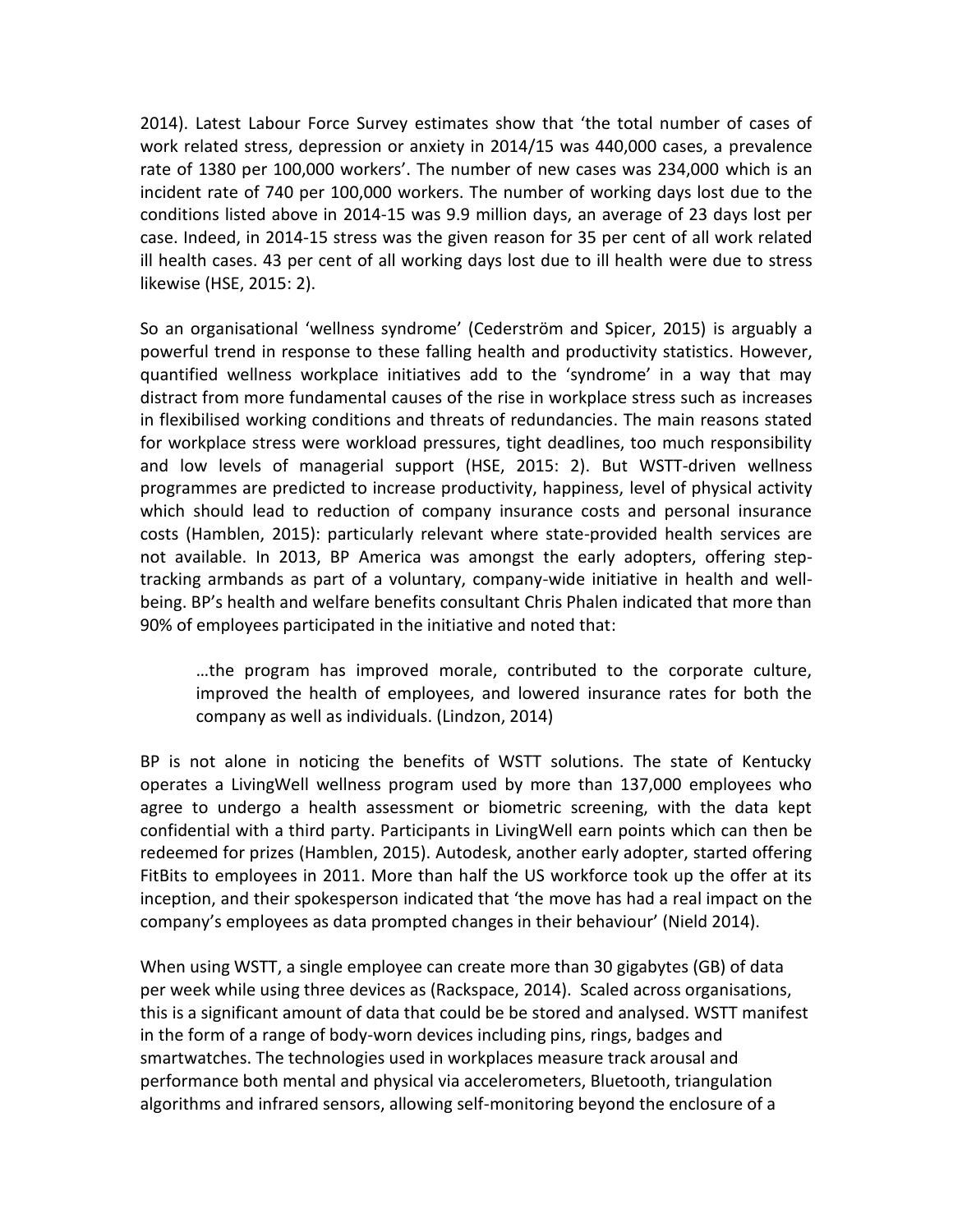specific workplace and beyond the standard hours logged allowed by human resources software tools such as Patriot Pay and Kronos. Technologies can also be simply a specific app utilising powerful sensors available on each smartphone.

WSTT provide personal analytics that allow people to explore various aspects of 'autonomic selves' or selves that would not otherwise be knowable except through such intimate data generation techniques. Personalised data can provide workers with individual insights into how to manage time and identify productive periods of the day by looking at detailed activity reports. So WSTT collects and displays data that is seen to help individuals improve work habits but 'newer devices will soon be able to provide vital business information as well' (Lindzon, 2014). Data can also be used to make comparisons over corporate changes and employees' activities or across employees' well-being. WSTT data could be used for intensified performance management and monitoring: a significant step beyond other familiar workplace well-being initiatives like exercise classes or yoga provision. Tracking for workplace wellbeing could prove to be problematic if it does not capture other impacts of specific management approaches in the workplace, such as depression or anxiety and precarity (Moore and Robinson, 2015), that have been depicted by a range of epidemiologists and work psychologists to emerge in environments with what could be seen as overly invasive surveillance (see Aiello, 1993).

Indeed, WSTT can enable management to investigate aspects of workers' bodies which is a somewhat unnerving revelation. Research in the health sector has shown that selfmonitoring solutions can facilitate positive behaviour change such as weight loss (Womble *et al*., 2004) and help people manage chronic illnesses such as diabetes (Williams *et al*., 2007), asthma (Shegog *et al*., 2001) or depression (Christensen *et al*., 2004). However, it is important to stress that there is currently no evidence in the scientific literature on the impact of WSTT use on employees in workplaces. There is a strong optimism, if not to say 'hype', around the use of sensory technologies to promote wellness as outlined, but it is mostly limited by the subjective nature of self-reports gathered by enthusiasts using such solutions, and methodologically limited whitepapers produced by commercial companies on this topic. In order to begin research that provides firm evidence in this area, the following issues must be taken into account as its dark side is unavoidable.

# *Emerging ethical issues*

*Rationalisation, work intensification and displacement of accountability.* In workplaces where wellness initiatives are famously not prevalent such as Tesco and Amazon warehouses, Motorola armbands for stock shifting are used in to determine speed and efficiency. WSTT has led to rationalisation of workforces such as in the case of Tesco, where wearable badges tracking working speed in warehouses were demonstrated to reduce the need for full time employees by 18% (Wilson, 2013a). Employee tracking in Amazon warehouses has resulted in reports of heightened stress and physical burnout.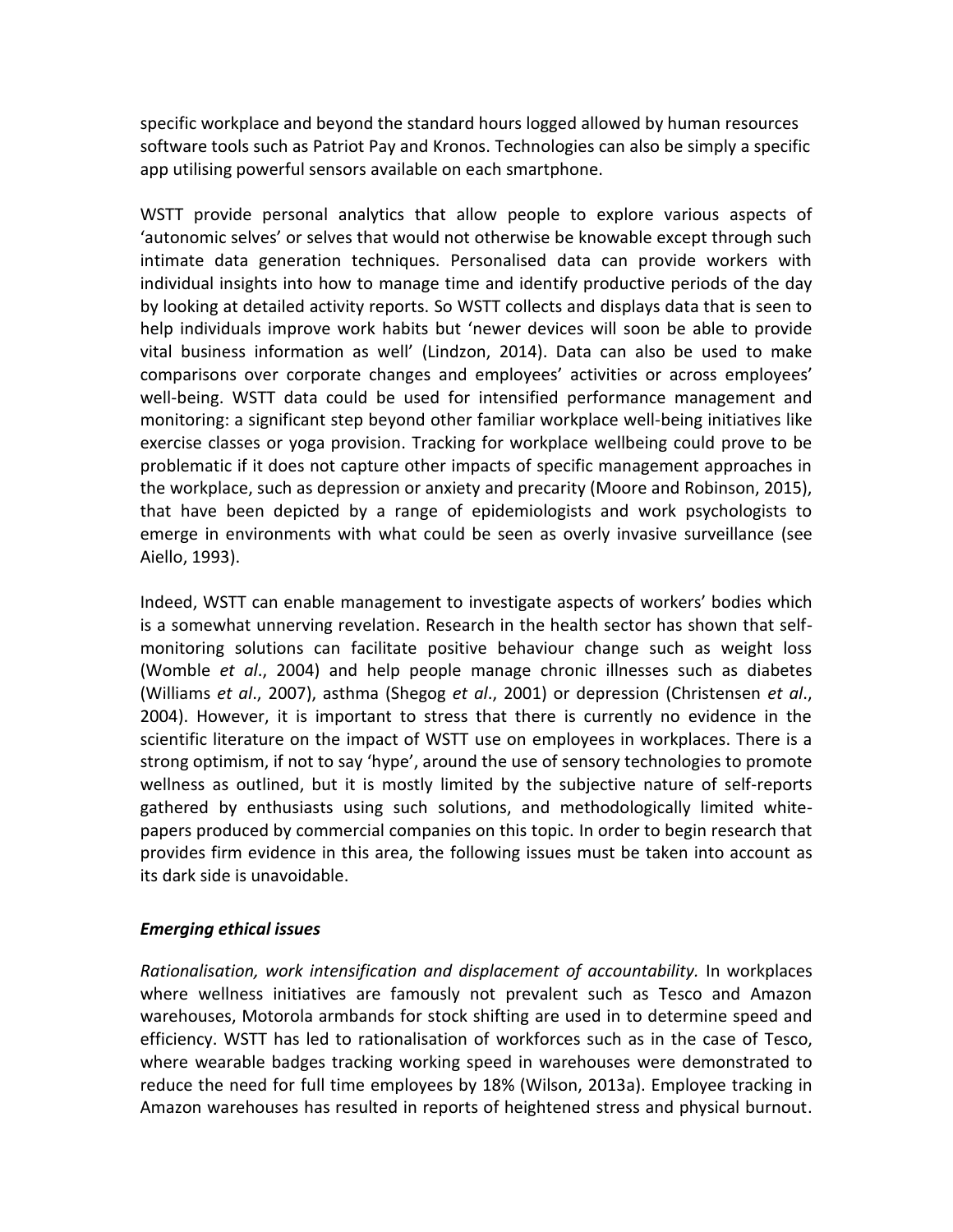Indeed, employee health and safety usually comes secondary to lean logistics and speed of work in depot work (Mulholland and Stewart, 2013). In offices, Sociometric Solutions are being used to capture employees' physical movements and interactions across desk spaces. RFID and Bluetooth systems determine where communication occurs and data is used to link this to productivity. The potential for displacing management accountability for workers' stress levels and the support for decisionmaking on redundancy on the basis of data is very real in this context. Automisation solutions are seen as efficient and reliable and neutralise production relations while employees may not be fully aware of the extent of ways that management can use seemingly neutral data gathered as part of WSTT initiatives. As Ben Bradley says in 'I am Pilgrim': "computers don't lie" (Hayes, 2013).

*Elusive digital productivity and workplace discipline.* Measuring productivity has always been a challenge in a dynamic working environment (Karasek and Theorell, 1992) and linking it to health makes sense on paper, but quantification of the same is a complex pursuit. Productivity and performance indicators are easier to evaluate in physical work settings such as factories or warehouses due to the automatic, procedural and to some extent predictable nature of such physical work. However, in knowledge based work, measuring productivity is a major challenge because the same performance results can be frequently achieved using different routes. In short, what is a good indicator of productivity in case of one employee may fail in the case of another. Psychological factors such as motivation (Shepperd, 1993), cognitive style (Proudfoot *et al.,* 2009) and personality profile (Tett and Burnett, 2003) may strongly influence not only performance outcomes but also the patterns of engagement while performing specific tasks. In terms of productivity indicators, the power of WSTT is in 'big data'. Almost everyone in office-based settings use computers as work tools, and WSTT can be used to track most activity on monitors with detailed second-by-second frequency. WSTT makes an assumption that the type of activity and the length of time spent on activities are plausible indicators of productivity. Such notions dehumanise employees who are reduced to a collection of activity timestamps and this may potentially result in biased performance evaluations. As a result, employees may worry about the possibilities for workplace control on the basis of new surveillance methods (Rosenblat et al, 2014).

*Stigma and shame for opt-outs.* Given the negative workplace experiences and challenges to the employment relationship that could result from intensified WSTT monitoring and thus regulation, described above, workers may not feel comfortable being involved in such initiatives. Companies do not usually explicitly require employees to use WSTT in professional settings where they are used for wellness initiatives. As incorporation becomes normalised, employees risk feeling excluded from programmes if they choose to opt out. Opt-outs from wellness initiatives risk being seen as those who do not want to be well! Anyone living as anything but a 'happy person' may be in danger of becoming stigmatised. J. P. Gownder, an analyst at research firm Forrester, notes that there will be instances where people actually experience feelings of being ostracized for not participating in WSTT integrated corporate wellness programmes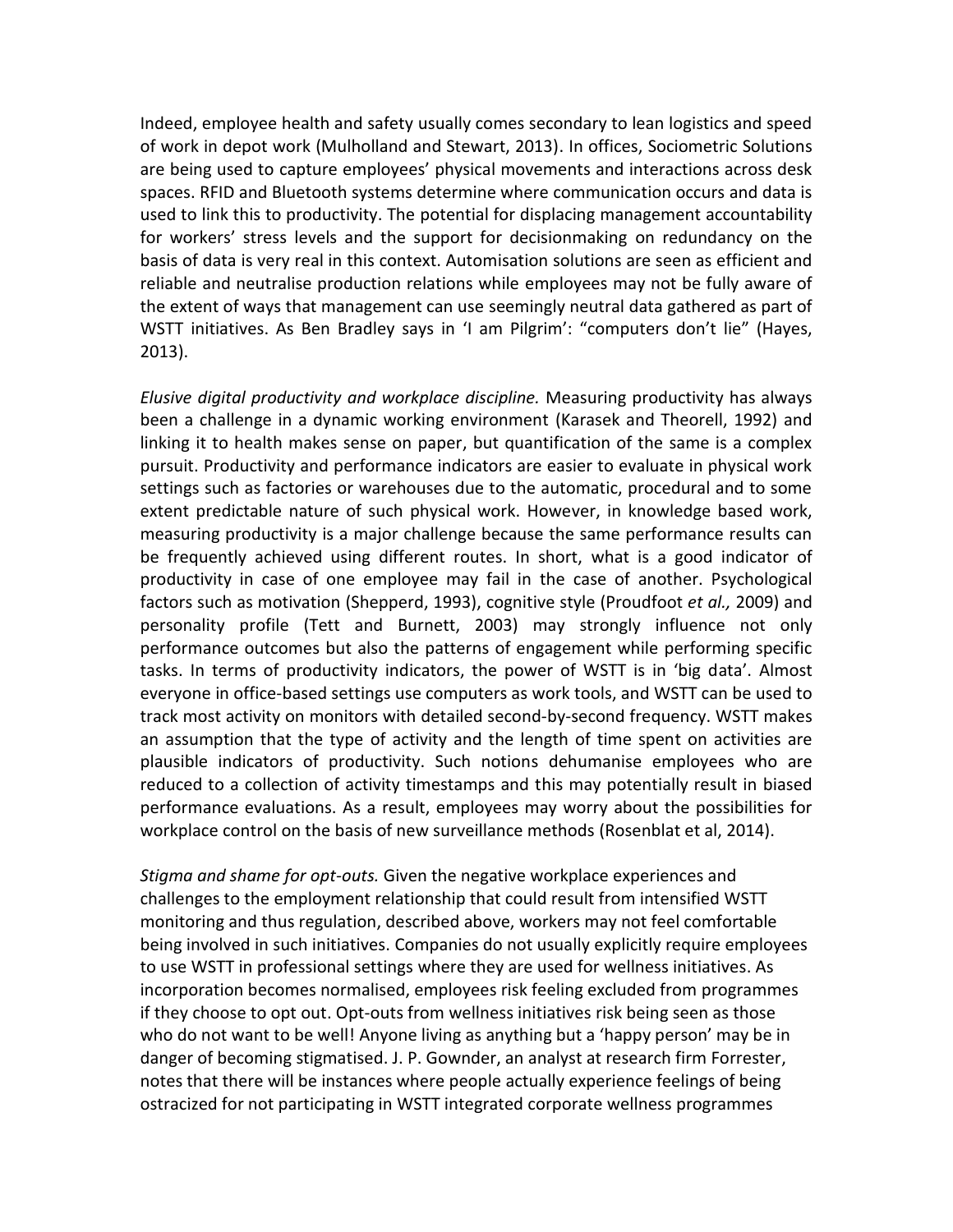(Hamblen, 2015). The standarisation of wellness individualises lived experiences and if people cannot achieve happiness, then they may feel inadequate. The disciplined, monitored employee in a neoliberal panopticon is seen to retain her autonomy but the reality is that the process of perfecting the healthy self may never in fact, finish. Complete happiness and well-being may never be achieved. In the film 'Hector and The Search for Happiness', Hector, an unfulfilled psychiatrist, muses as part of his search for what makes people happy: 'many people only see happiness, only in their future'. It is increasingly seen as our fault if we as workers have not taken advantage of available wellness offerings. Opting-out employees are seen as abnormal. In the film 'The Bothersome Man', Andreas becomes painfully aware that happiness is the only actuality he will be permitted to experience. Any attempt he makes to experience normal life where pain and imperfections may occur lead to confused responses from associates and his partner. This is a dystopian world where perfect productivity, supreme health and impeccable aesthetics are idealised. Biometric surveillance facilitates a process of identity transformation under specific expectations (Ajana, 2010) and intensified reputation regulation as employers continue to profile employees with the use of new technologies (Pasquale, 2010; Gandini, 2016).

Beyond the 'wellness syndrome' and employee stigmatisation, we have to ask questions about whether 'opting in' or 'out' is *ever* possible in the employment relationship. The current authors have also been researching one company's Quantified Workplace study as part of a BA/Leverhulme project entitled 'Agility, Work and the Quantified Self', where employers provided FitBits, RescueTime and gamified activities to employees as part of a wellness initiative. The national Personal Data Protection Agency in the country in question, put forward a series of queries to the data analyst working on the company's study. The Agency asked in a quite incisive manner: 'Is the relationship between an employee and employer, ever actually consensual?'. Employers have significant leeway to gather information about employees, but new technologies available for human resource management have unprecedented possibilities for what employers can know about us, inviting questions on regulation, privacy and data protection. The legal questions surrounding, are covered in the next section.

*Lack of legal responses.* There have been very slow legal responses to personal privacy in corporate data collection, and corporate data reservoirs are largely unregulated (Cohen, 2015). Data collection of more invasive information about the health of workers is a new area of employer interest and 'as a rule, law has been loath to get too involved in intimate domains' (Levy, 2015: 679). In June 2015, the US Equal Employment Opportunity Commission (EEOC) issued a proposed rule amending aspects of the 1990 Americans with Disabilities Act (ADA) with regard to how corporations collect data relating to workplace wellness programmes. The questions raised in response to the proposal were around data that companies are gathering from employees' wearable technologies relating to what exactly qualifies as simple health data and what may violate privacy concerns around more intensive medical data. Employees' steps may be defined as simple health information, but data on heart rate, a medical measure, would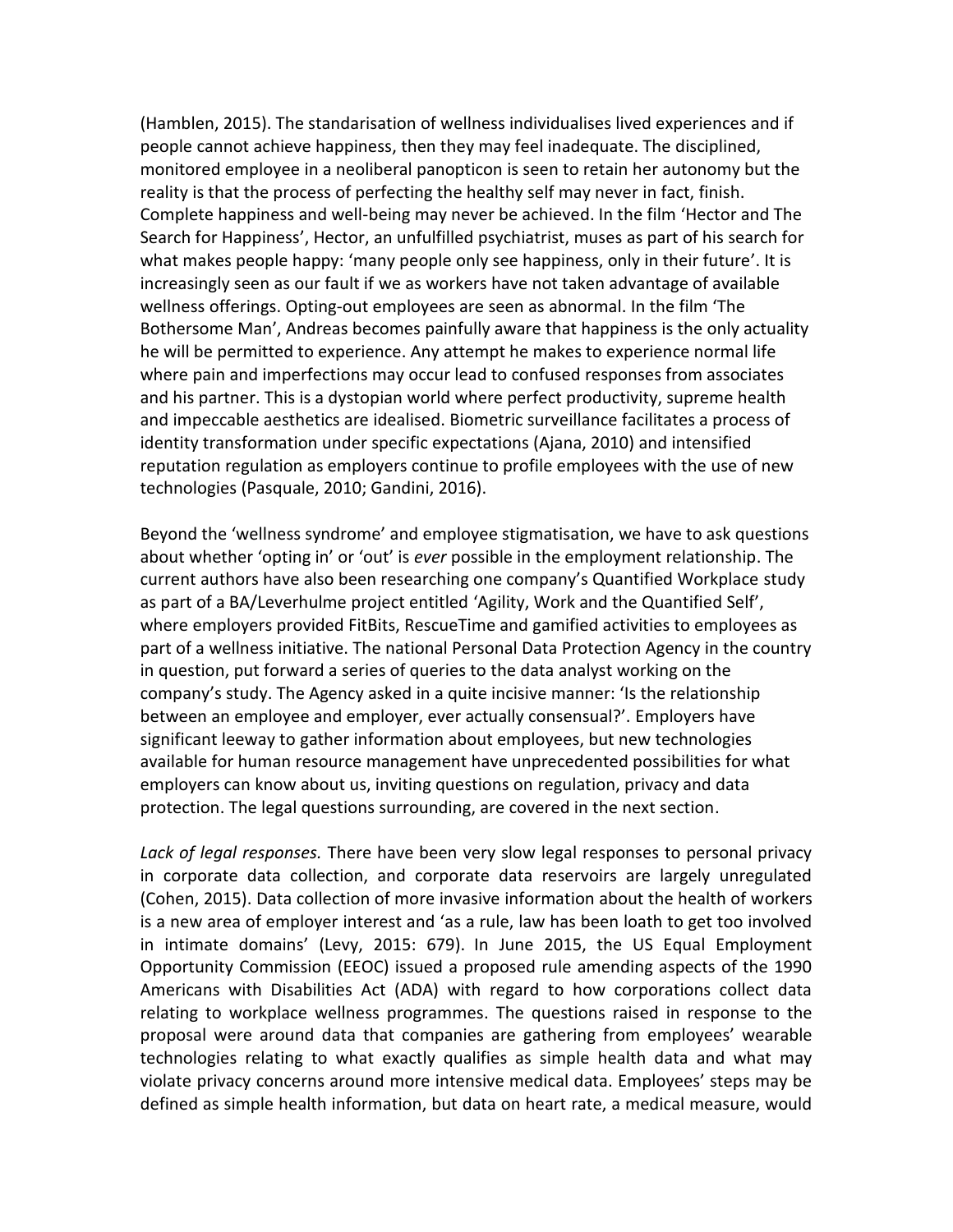be considered too invasive according to this ruling. Public comments were invited at the EEOC's proposals to curb the use of employer surveillance over wearable data in wellness programmes (Mingis, 2015).

EEOC spokesman James Ryan indicated that:

If the information the employer is obtaining is considered 'medical information' (e.g., a person's heart rate over a period of time), then the information would be subject to the ADA's confidentiality requirements regardless of how the employer obtains this information. By contrast, information that would not be deemed medical information (e.g., how many steps a person takes per day, number of active minutes or calories burned) is not subject to the ADA's restrictions on disclosure. (Hamblen, 2015)

Timothy Collins, an employment lawyer for Duane Morris LLP states that:

…employers are up in arms about this proposed rule (…) wearables would be subject to the rule, especially if employers are handing them out for free and using them to gather data on the habits of workers. (Mingis, 2015)

Workers often use mobile devices on the consumer market for work, which puts these items into the category of BYOD, which stands for 'bring your own device' . Often, such personally owned devices do not meet PCI Data Security Standard compliance requirements. Bob Russo, general manager of PCI SSC (Payment Card Industry Security Standards Council) states that:

Productivity trumps security (…); consider the salesperson in the field who has a better chance of closing business if they have immediate access to important data. Think he or she wouldn't do it? The likely thought process would be, closing business is in the best interest of the firm, and a security breach will never happen to me. (Armerding, 2013)

# **Conclusion**

The 'future normal' involves more and more tracking devices (Ramirez, 2013) and this movement is accelerating rapidly in workplace behaviour regulation experiments. But who is responsible for creating the 'ethical body' in a world where data privacy is increasingly tenable (Morrison, 2015)? Time will tell. For now, however, this article has introduced a range of issues that will need to be addressed as the trend for WSTT in workplaces continues and academic researchers will need to take these into account. Whether these technologies are simply part of a lineage of worker control methods (Upchurch, 2016) or something specifically different because of their increasing accessibility to physiological data (Moore and Piwek, 2015) is to be determined. Nonetheless, further issues will include the exacerbation of workplace surveillance (Otis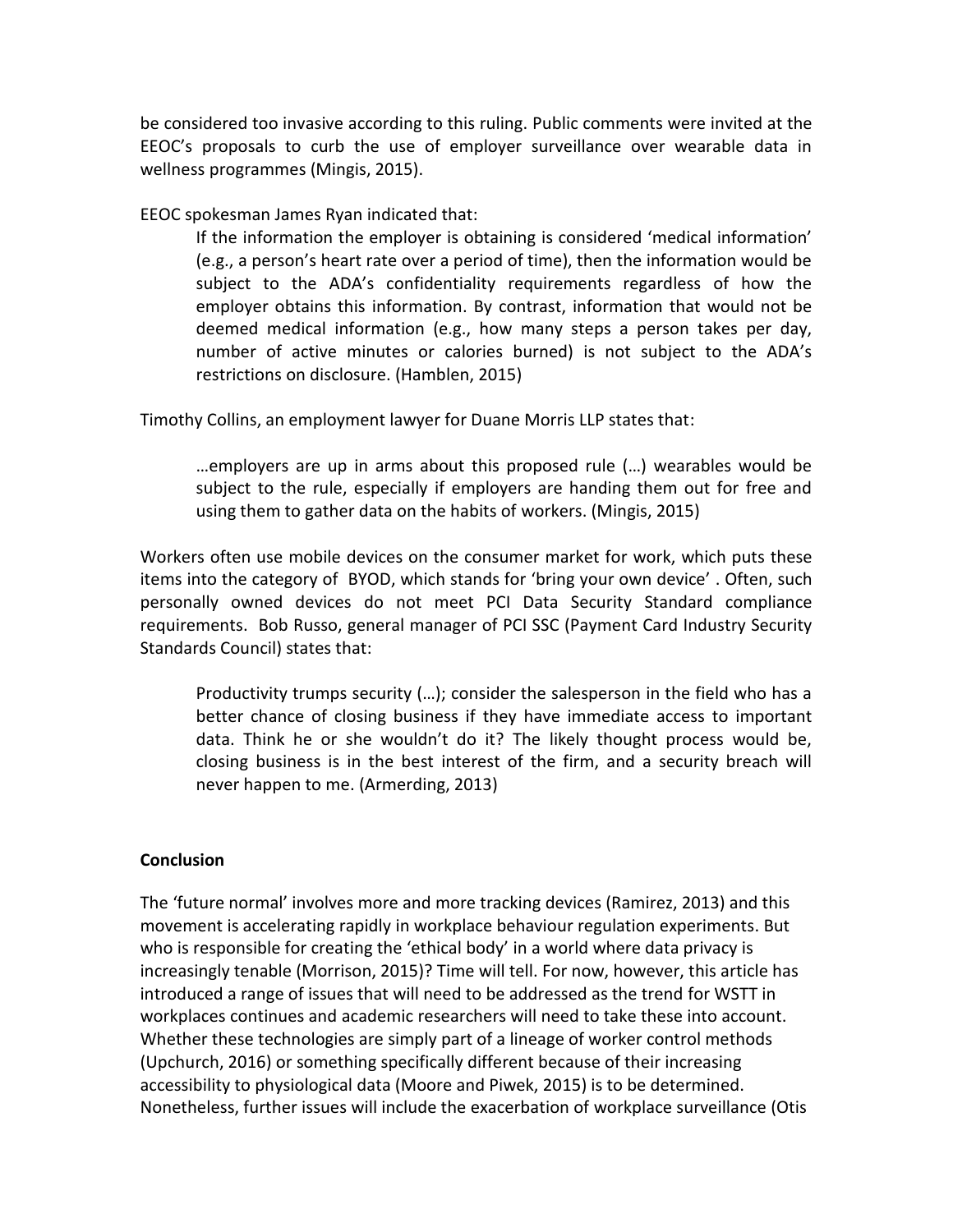and Zhao, 2016: 151; Ball, 2010) paired with new 'freedoms' to work wherever and whenever you want such as those recently provided by Netflicks, where workers have been given the go ahead to take a holiday at any point for any length of time, paired with unlimited paternity and maternity leave (Olanoff, 2015). Furthermore, as employees generate increasing amounts of health and productivity data in most cases without any extra pay for the activities that generate data (Till, 2014), companies providing the means to do so may be increasingly investigated to avoid data protection violations and what may be considered ethically questionable activities. But if that happens, questions will emerge around the extent to which legal regulation could lead to obstacles to innovation of work design.

At a micro-level, there are specific features of contemporary everyday life that have led to a drive toward personalised health care, self-management and self-monitoring including the reduction of public money for health care. This is badly timed as people are finding work increasingly stressful and are feeling forced to take time off in response. People may feel that their opportunities for making intentional choices around self-disclosure and privacy in ever-shifting boundaries of workplaces are becoming increasingly rare as 'fine print' and conditions for workplace behavioural initiatives become ever more opaque. Research is needed that operates at the interface between social and natural scientific disciplines and can navigate a range of theoretical approaches, looking critically at the consequences and the dark side of the use of WSTT in workplaces for behaviour regulation within the 'brave new' quantified workplace.

#### **References**

- ABI (Allied Business Research) (2013), 'Corporate Wellness is a 13 Million Unit Wearable Wireless Device Opportunity' 25<sup>th</sup> September 2013 [https://www.abiresearch.com/press/corporate-wellness-is-a-13-million-unit](https://www.abiresearch.com/press/corporate-wellness-is-a-13-million-unit-wearable-w/)[wearable-w/](https://www.abiresearch.com/press/corporate-wellness-is-a-13-million-unit-wearable-w/)
- Aiello, J. R. (1993), 'Computer-Based Work Monitoring: Electronic Surveillance and Its Effects' *Journal of Applied Social Psychology*, Vol. 23, pp. 499–507.
- Ajana, B. (2010), 'Recombinant Identities: Biometrics and Narrative Bioethics', *Journal of Bioethical Inquiry*, Vol. 7 No. 2, pp.237–258.

Alexander, M. and Walkenbach, J. (2010), *Excel Dashboards and Reports* NY: Wiley.

Armerding, T. (2013), 'Can the New RIPAA Rule Cut PHI Breaches?' CIO 8th November 2013 [http://www.cio.com/article/2381042/data-protection/can-the-new-hipaa](http://www.cio.com/article/2381042/data-protection/can-the-new-hipaa-rule-cut-phi-breaches.html)[rule-cut-phi-breaches.html](http://www.cio.com/article/2381042/data-protection/can-the-new-hipaa-rule-cut-phi-breaches.html)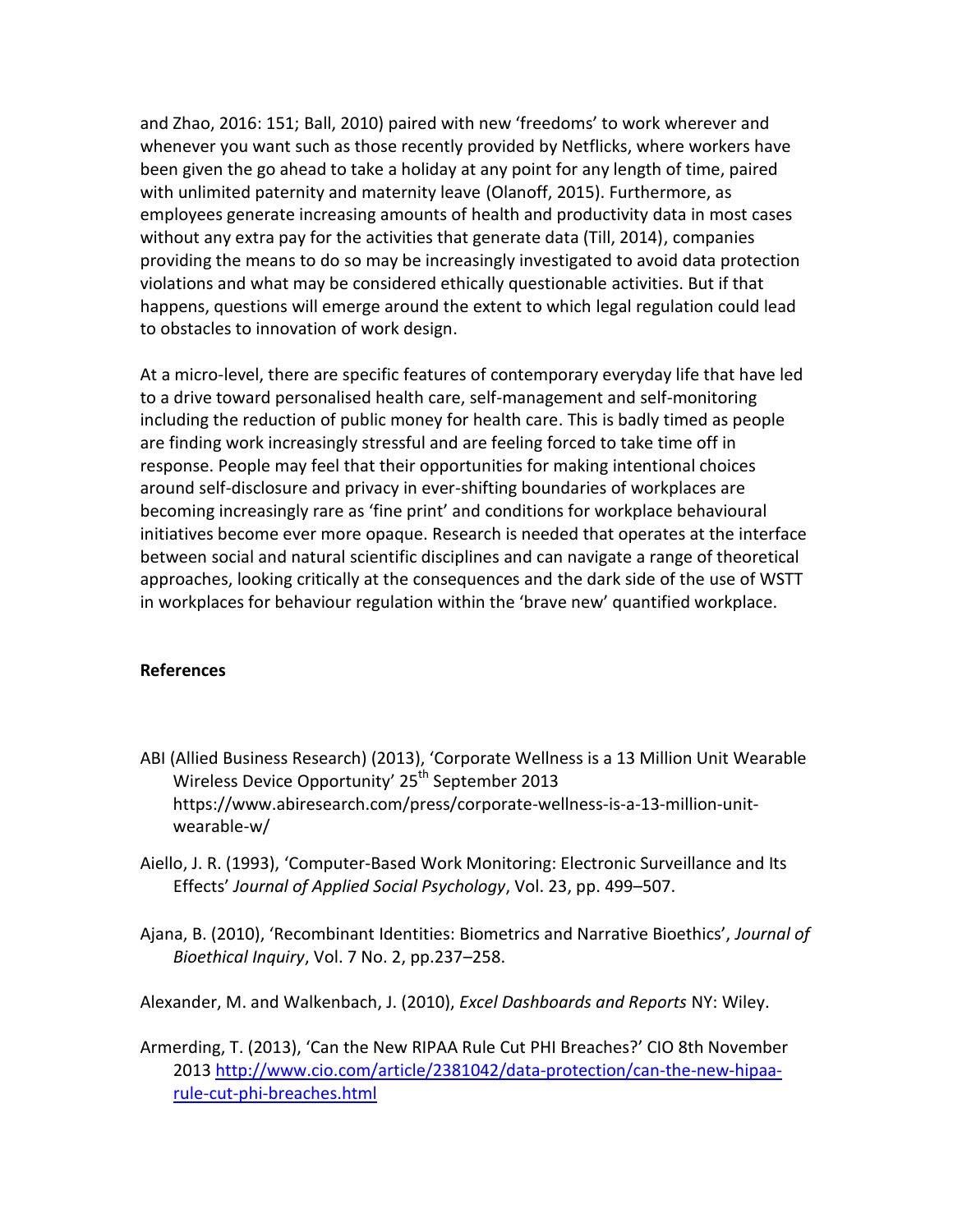- Ball, K. (2010) 'Workplace Surveillance: An Overview', *Labour History* Vol. 5 No. 1, pp. 87  $-106.$
- Cederstrom, C. and Spicer, A. (2015), *The Wellness Syndrome*, Polity, Cambridge, UK and Malden, MA.
- Christensen, H., Griffiths, K. M. and Jorm, A. F. (2004), 'Delivering interventions for depression by using the internet: randomised controlled trial', *BMJ*, Vol. 328 No. 7434, pp. 265.
- Donaldson-Feilder, E. and Podro, S. (2012), 'The future of health and wellbeing in the workplace', ACAS Future of Workplace Relations Discussion Paper http://www.acas.org.uk/media/pdf/7/k/The future of health and wellbeing in the workplace.pdf
- Gandini, A. (2016) *The Reputation Economy: Understanding Knowledge Work in Digital Society,* London: Springer.
- Hamblen, M. (2015), 'Programs are used to weed out workers who raise premiums, one attorney says Computer World 19th June 2015, [http://www.computerworld.com/article/2937721/wearables/wearables-for](http://www.computerworld.com/article/2937721/wearables/wearables-for-workplace-wellness-face-federal-scrutiny.html)[workplace-wellness-face-federal-scrutiny.html](http://www.computerworld.com/article/2937721/wearables/wearables-for-workplace-wellness-face-federal-scrutiny.html)
- Hayes, T. (2014), *I am Pilgrim: A Thriller*, Atria/Emily Bestler Books.
- Health and Safety Executive (2015), *Work Related Stress, Anxiety and Depression Statistics in Great Britain 2015*, http://www.hse.gov.uk/statistics/causdis/stress/stress.pdf
- Karasek, R. and Theorell, T. (1992), *Healthy work: stress, productivity, and the reconstruction of working life*, Basic books, New York.
- Keen, M. (2013), 'Are you less productive when working from home?' *IBM [Social](http://ibm.com/blogs/socialbusiness)  [Business Insights Blog](http://ibm.com/blogs/socialbusiness)* https://www304.ibm.com/connections/blogs/socialbusiness/entry/are\_you\_less\_ productive when working from home1?lang=en us
- Levy, K. (2015), 'Intimate surveillance' *Idaho Law Review*, 50, 679-93.
- Lindzon, J. (2014), 'What industries are the first to introduce wearables at work?' FastCompany 29th September 2014, http://www.fastcompany.com/3036331/wearable-computing/what-industriesare-the-first-to-introduce-wearables-at-work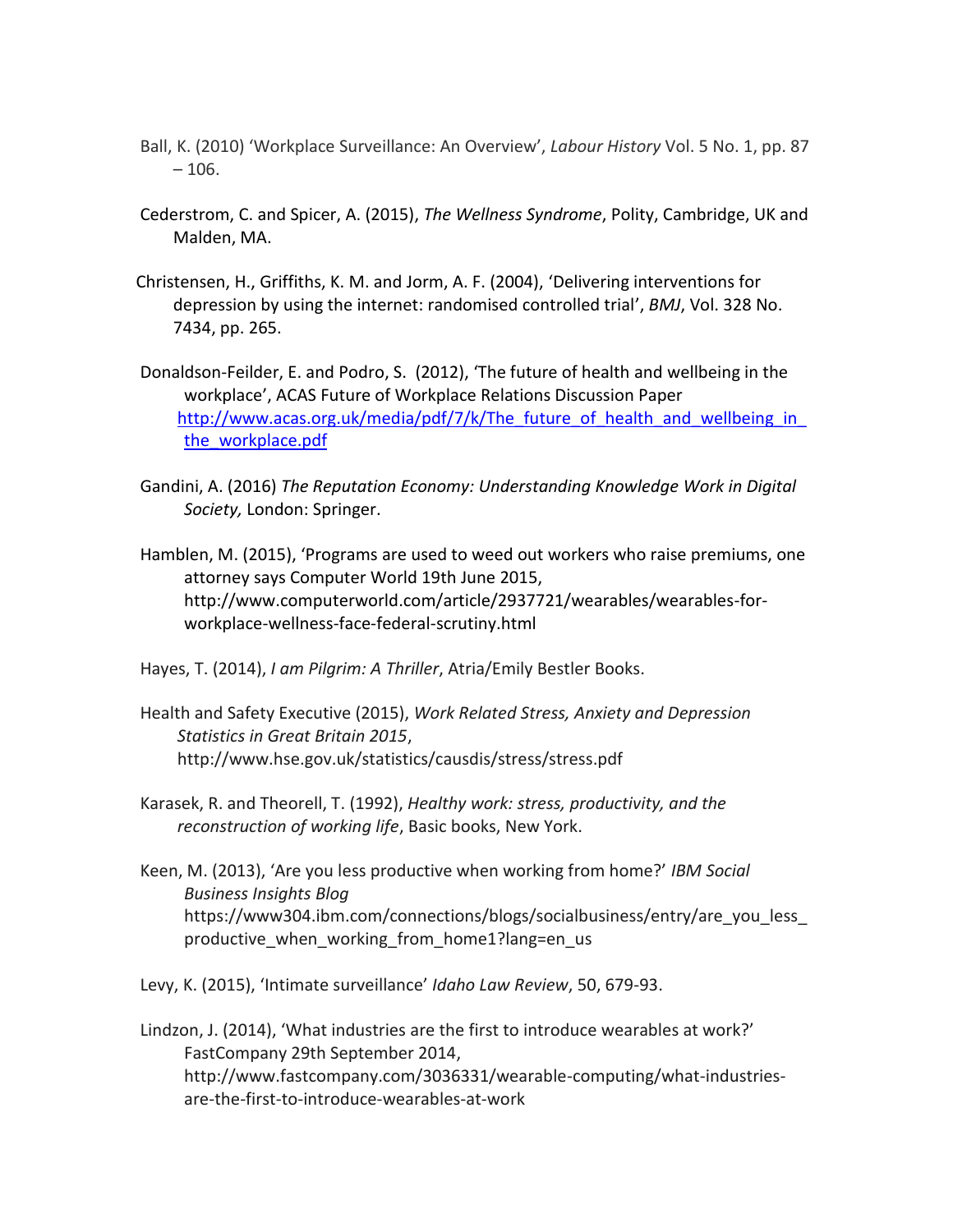- Mingis, K. (2015), 'The Takeaway: Feds eye new rule for workplace wearables' CIO 19th June 2015 [http://www.cio.com/article/2937731/wearable-technology/the](http://www.cio.com/article/2937731/wearable-technology/the-takeaway-feds-eye-new-rule-for-workplace-wearables.html#follow)[takeaway-feds-eye-new-rule-for-workplace-wearables.html#follow](http://www.cio.com/article/2937731/wearable-technology/the-takeaway-feds-eye-new-rule-for-workplace-wearables.html#follow)
- Moore, P. and Piwek, L. (2015), 'Unintended Consequences and Dark Sides of Quantifying Selves', Sustainable Societies Network commissioned paper.
- Moore, P. and Robinson, A. (2015), 'The Quantified Self: What counts in the neoliberal workplace', *New Media and Society* Online First published DOI: 10.1177/146/4448/5604328
- Morrison, G. (2015), 'Data privacy in a wearables world' Betanews 18/03/15 <http://betanews.com/2015/03/18/data-privacy-in-a-wearables-world/>
- Mulholland, K. and Stewart, P. (2013), 'Workers in food distribution: Global commodity chains and lean logistics' *New Political Economy* Vol. 19 No. 4, pp. 534–558.
- Nield, D. (2014), 'In corporate wellness programs, wearables take a step forward' Fortune.com. 15/4/2014 [http://fortune.com/2014/04/15/in-corporate-wellness](http://fortune.com/2014/04/15/in-corporate-wellness-programs-wearables-take-a-step-forward/)[programs-wearables-take-a-step-forward/](http://fortune.com/2014/04/15/in-corporate-wellness-programs-wearables-take-a-step-forward/)
- Office of National Statistics (ONS) (2015), *International Comparisons of Productivity, Final Estimates 2013*, [http://www.ons.gov.uk/ons/dcp171778\\_395943.pdf](http://www.ons.gov.uk/ons/dcp171778_395943.pdf)
- Office of National Statistics (ONS) (2014), 'Sickness Absence in the Labour Market, February 2014 Full Report', [http://www.ons.gov.uk/ons/rel/lmac/sickness](http://www.ons.gov.uk/ons/rel/lmac/sickness-absence-in-the-labour-market/2014/rpt---sickness-absence-in-the-labour-market.html#tab-Sickness-Absence-in-the-Labour-Market)[absence-in-the-labour-market/2014/rpt---sickness-absence-in-the-labour](http://www.ons.gov.uk/ons/rel/lmac/sickness-absence-in-the-labour-market/2014/rpt---sickness-absence-in-the-labour-market.html#tab-Sickness-Absence-in-the-Labour-Market)[market.html#tab-Sickness-Absence-in-the-Labour-Market](http://www.ons.gov.uk/ons/rel/lmac/sickness-absence-in-the-labour-market/2014/rpt---sickness-absence-in-the-labour-market.html#tab-Sickness-Absence-in-the-Labour-Market)
- Olanoff, D. (2015), 'Netflix Announces Its New 'Unlimited' Maternity And Paternity Leave Program' [http://techcrunch.com/2015/08/04/netflix-announces-its-new](http://techcrunch.com/2015/08/04/netflix-announces-its-new-unlimited-maternity-and-paternity-leave-program/)[unlimited-maternity-and-paternity-leave-program/](http://techcrunch.com/2015/08/04/netflix-announces-its-new-unlimited-maternity-and-paternity-leave-program/)
- Otis, E. and Zhao, Z. 'Surveillance, Hunger and Work in the Produce Aisles of Wal-Mart, China in Crain, M., Poster, W. and Cherry, M. (eds.) (2016) *Invisible Labor: Hidden Work in the Contemporary World* (University of California Press) pp. 148 – 167.
- Pasquale, F. (2010), 'Reputation Regulation: Disclosure and the Challenge of Clandestinely Commensurating Computing, in Levmore, S. and Nussbaum, M. C. (eds) *The Offensive Internet: Speech, Privacy, and Reputation*.